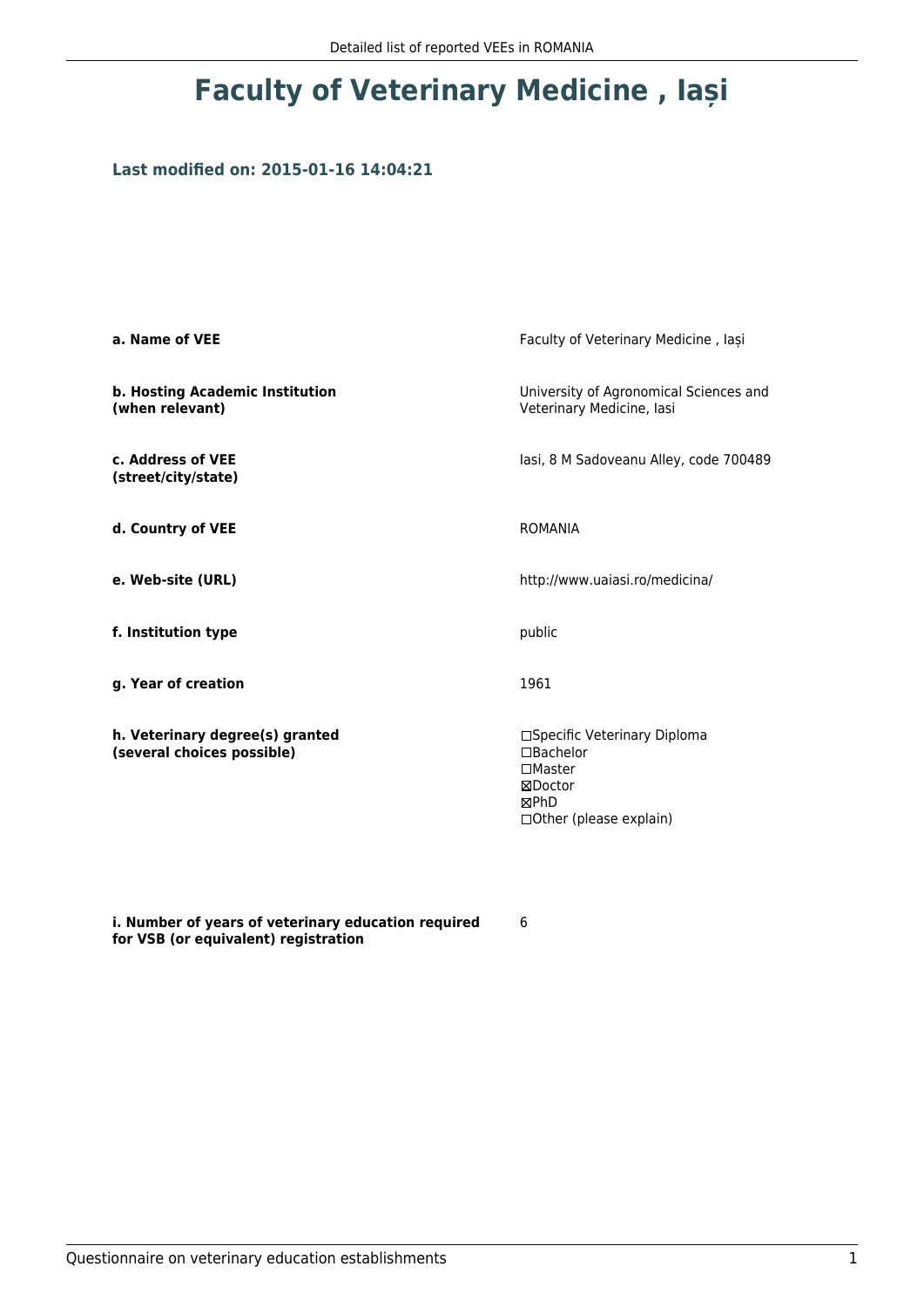| within the establishment |
|--------------------------|
|                          |

|                                                                                                   | 1st Year                                                                                                                                                              | 101-150                                                                      |
|---------------------------------------------------------------------------------------------------|-----------------------------------------------------------------------------------------------------------------------------------------------------------------------|------------------------------------------------------------------------------|
|                                                                                                   | 2d Year                                                                                                                                                               | 101-150                                                                      |
|                                                                                                   | 3d Year                                                                                                                                                               | 101-150                                                                      |
|                                                                                                   | 4th Year                                                                                                                                                              | 51-100                                                                       |
|                                                                                                   | 5th Year                                                                                                                                                              | 51-100                                                                       |
|                                                                                                   | 6th Year                                                                                                                                                              | 101-150                                                                      |
|                                                                                                   | 7th Year                                                                                                                                                              |                                                                              |
| k. Average number of veterinary graduates per year<br>from the establishment                      | 51-100                                                                                                                                                                |                                                                              |
| I. Minimum education required for admission to the<br>establishment<br>(several choices possible) | ⊠High School University Entrance<br>Qualification<br>□Pre-Veterinary Science Diploma<br>□Pre-Veterinary Science Degree<br>□Other specific VEE entrance qualifications |                                                                              |
| m. Is there a selection procedure at<br>(several choices possible)                                | □National level<br>$\Box$ State level<br>⊠Establishment level                                                                                                         |                                                                              |
| n. National accreditation/certification/approval                                                  | Yes                                                                                                                                                                   |                                                                              |
|                                                                                                   | <b>Accrediting agency:</b>                                                                                                                                            |                                                                              |
|                                                                                                   | <b>Name of the Agency</b>                                                                                                                                             | The Romanian<br>Agency for<br>Quality<br>Assurance in<br>Higher<br>Education |
|                                                                                                   | <b>Address of the</b><br><b>Agency</b>                                                                                                                                | Str. Spiru<br>Haret nr. 12,<br>010176,<br>Bucuresti<br><b>ROMANIA</b>        |
|                                                                                                   | <b>Country of the</b><br><b>Agency</b>                                                                                                                                | Romania                                                                      |
|                                                                                                   | Date granted (yyyy-<br>mm-dd)                                                                                                                                         | 2013-08-29                                                                   |
|                                                                                                   | <b>Period of validity</b><br>(years)                                                                                                                                  | 5                                                                            |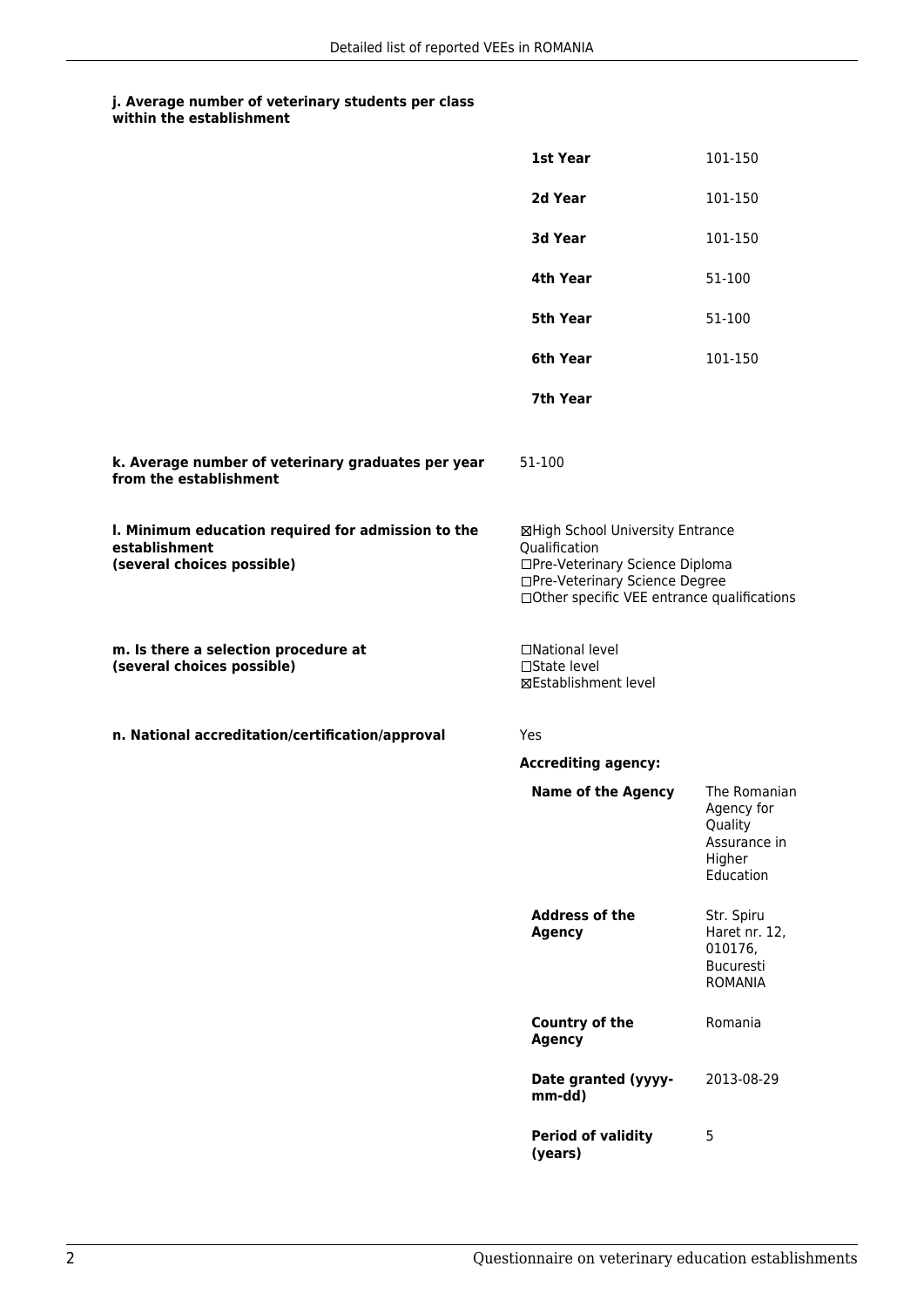**o. Regional accreditation/certification/approval** No

**p. Any form of other international accreditation/certification/approval?**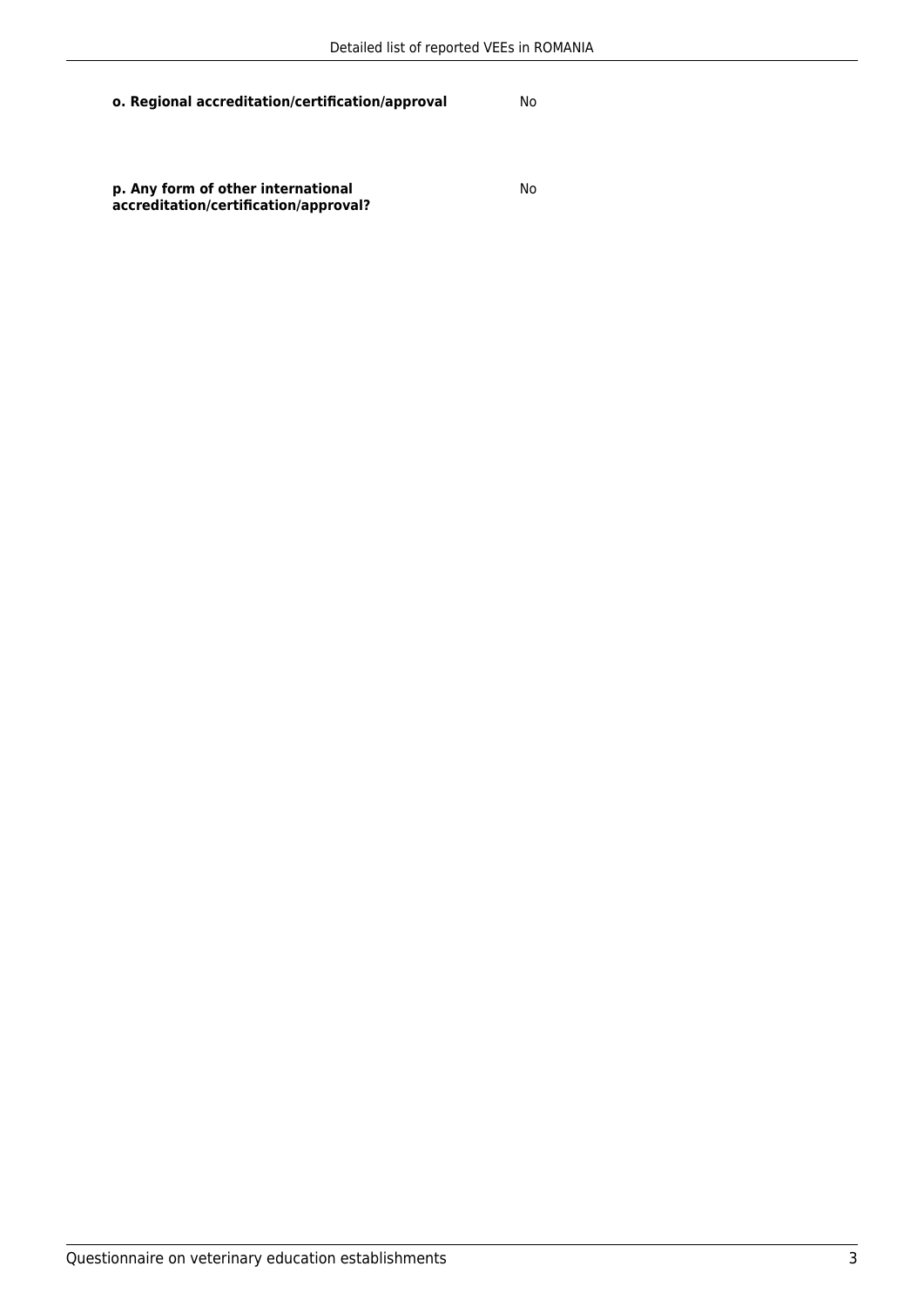# **Faculty of Veterinary Medicine Cluj-Napoca**

### **Last modified on: 2015-01-29 15:39:32**

| a. Name of VEE                                                | Faculty of Veterinary Medicine Cluj-Napoca                                                          |
|---------------------------------------------------------------|-----------------------------------------------------------------------------------------------------|
| b. Hosting Academic Institution<br>(when relevant)            | University of Agricultural Sciences and<br>Veterinary Medicine Cluj-Napoca                          |
| c. Address of VEE<br>(street/city/state)                      | 400372 Cluj-Napoca, Calea Manastur 3-5<br>400372, Cluj-Napoca, Calea Manastur 3-5                   |
| d. Country of VEE                                             | <b>ROMANIA</b>                                                                                      |
| e. Web-site (URL)                                             | http://fmv.usamvcluj.ro/                                                                            |
| f. Institution type                                           | public                                                                                              |
| g. Year of creation                                           | 1962                                                                                                |
| h. Veterinary degree(s) granted<br>(several choices possible) | □Specific Veterinary Diploma<br>□Bachelor<br>⊠Master<br>⊠Doctor<br>⊠PhD<br>□ Other (please explain) |

**i. Number of years of veterinary education required for VSB (or equivalent) registration**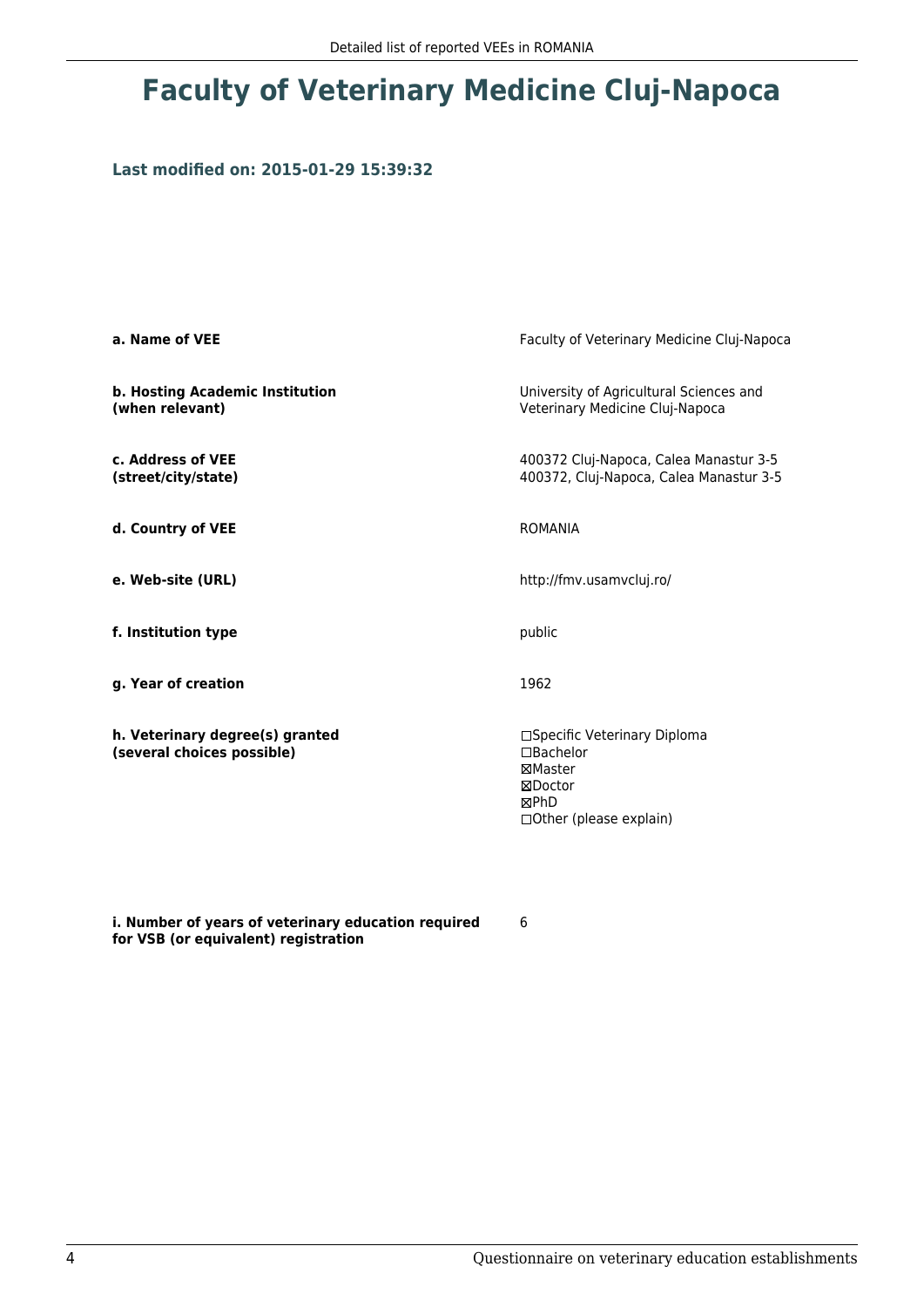|                                                                                                   | 1st Year                                                                                                                                                              | 101-150                                                                      |
|---------------------------------------------------------------------------------------------------|-----------------------------------------------------------------------------------------------------------------------------------------------------------------------|------------------------------------------------------------------------------|
|                                                                                                   | 2d Year                                                                                                                                                               | 101-150                                                                      |
|                                                                                                   | 3d Year                                                                                                                                                               | 101-150                                                                      |
|                                                                                                   | 4th Year                                                                                                                                                              | 101-150                                                                      |
|                                                                                                   | 5th Year                                                                                                                                                              | 101-150                                                                      |
|                                                                                                   | 6th Year                                                                                                                                                              | 101-150                                                                      |
|                                                                                                   | 7th Year                                                                                                                                                              |                                                                              |
| k. Average number of veterinary graduates per year<br>from the establishment                      | 51-100                                                                                                                                                                |                                                                              |
| I. Minimum education required for admission to the<br>establishment<br>(several choices possible) | ⊠High School University Entrance<br>Qualification<br>□Pre-Veterinary Science Diploma<br>□Pre-Veterinary Science Degree<br>□Other specific VEE entrance qualifications |                                                                              |
| m. Is there a selection procedure at<br>(several choices possible)                                | □National level<br>□State level<br><b>⊠Establishment level</b>                                                                                                        |                                                                              |
| n. National accreditation/certification/approval                                                  | Yes                                                                                                                                                                   |                                                                              |
|                                                                                                   | <b>Accrediting agency:</b>                                                                                                                                            |                                                                              |
|                                                                                                   | <b>Name of the Agency</b>                                                                                                                                             | The Romanian<br>Agency for<br>Quality<br>Assurance in<br>Higher<br>Education |
|                                                                                                   | <b>Address of the</b><br><b>Agency</b>                                                                                                                                | Str. Spiru<br>Haret 12,<br>Bucuresti,<br>Romania                             |
|                                                                                                   | <b>Country of the</b><br><b>Agency</b>                                                                                                                                | Romania                                                                      |
|                                                                                                   | Date granted (yyyy-<br>mm-dd)                                                                                                                                         | 2012-07-30                                                                   |
|                                                                                                   | <b>Period of validity</b><br>(years)                                                                                                                                  | 5                                                                            |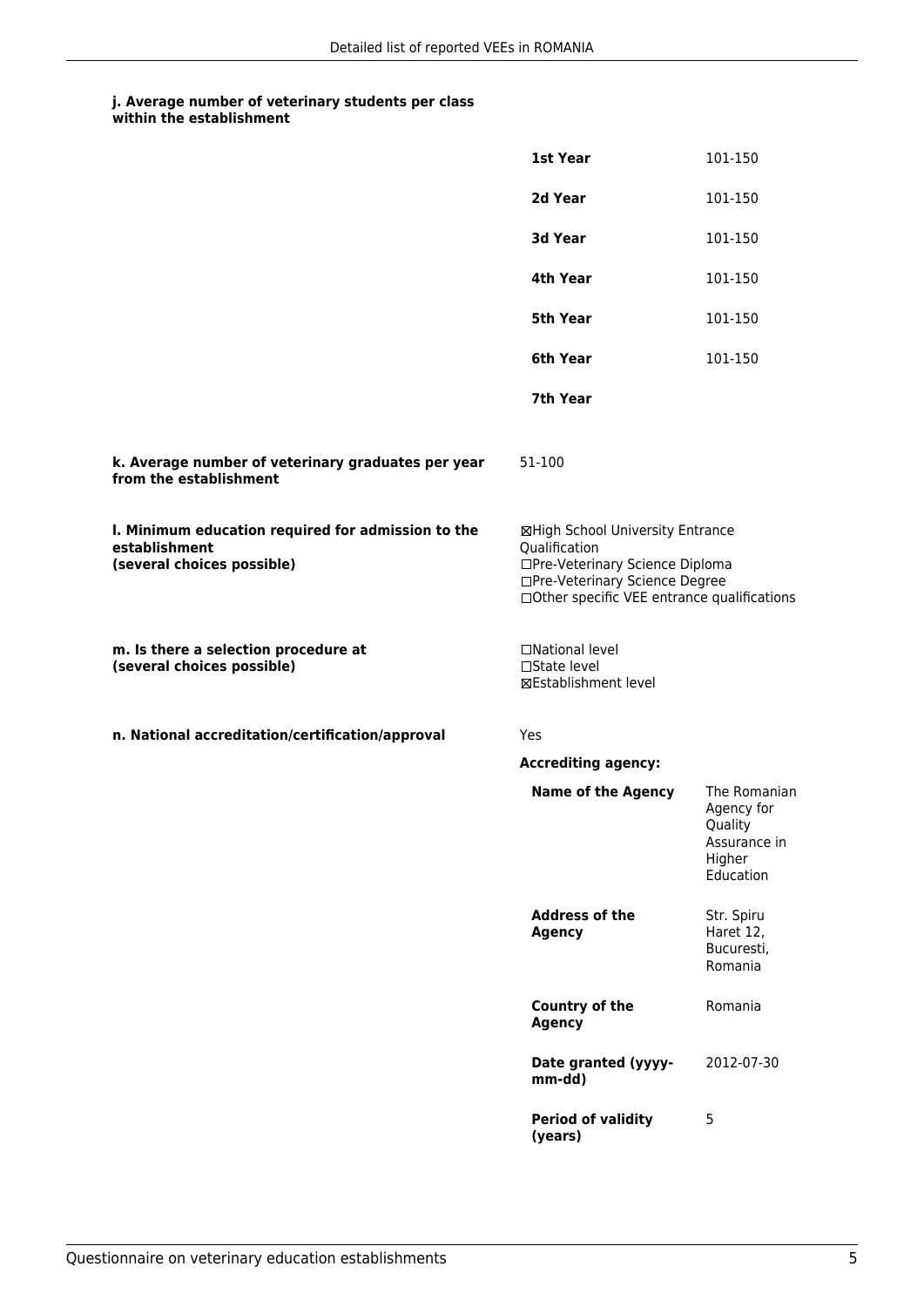**o. Regional accreditation/certification/approval** No

**p. Any form of other international accreditation/certification/approval?**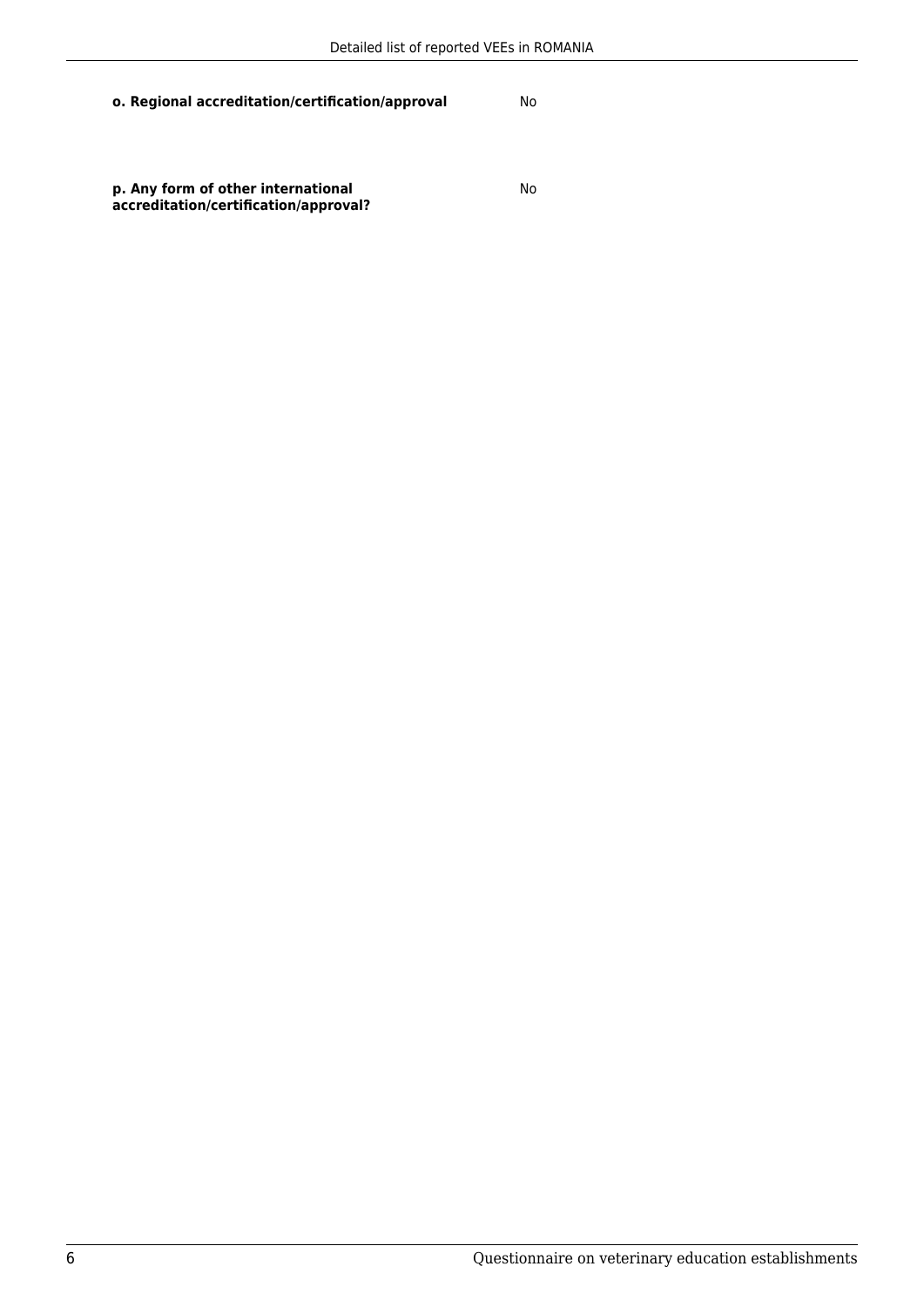## **Faculty of Veterinary Medicine of Bucharest**

### **Last modified on: 2015-01-26 07:26:25**

| a. Name of VEE                                                | Faculty of Veterinary Medicine of Bucharest                                                         |
|---------------------------------------------------------------|-----------------------------------------------------------------------------------------------------|
| b. Hosting Academic Institution<br>(when relevant)            | University of Agronomical Sciences and<br>Veterinary Medicine of Bucharest                          |
| c. Address of VEE<br>(street/city/state)                      | Splaiul Independentei nr, 105, sector 5,<br>Bucharest, 050097                                       |
| d. Country of VEE                                             | <b>ROMANIA</b>                                                                                      |
| e. Web-site (URL)                                             | www.fmyb.ro                                                                                         |
| f. Institution type                                           | public                                                                                              |
| g. Year of creation                                           | 1861                                                                                                |
| h. Veterinary degree(s) granted<br>(several choices possible) | ⊠Specific Veterinary Diploma<br>□Bachelor<br>⊠Master<br>⊠Doctor<br>⊠PhD<br>□ Other (please explain) |

**i. Number of years of veterinary education required for VSB (or equivalent) registration**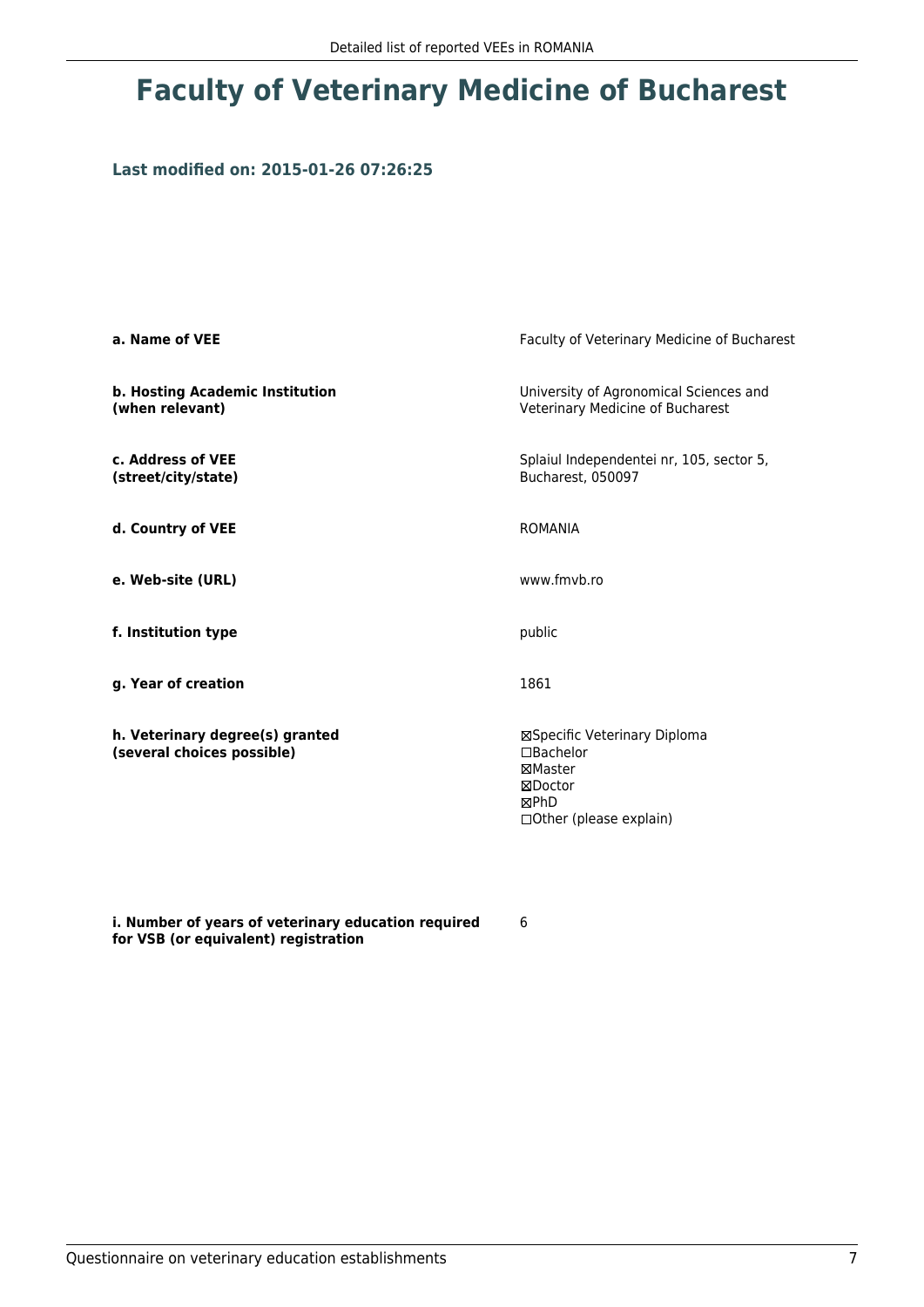|                                                                                                   | 1st Year                                                                                                                                                              | 151-200                                                                      |
|---------------------------------------------------------------------------------------------------|-----------------------------------------------------------------------------------------------------------------------------------------------------------------------|------------------------------------------------------------------------------|
|                                                                                                   | 2d Year                                                                                                                                                               | 151-200                                                                      |
|                                                                                                   | 3d Year                                                                                                                                                               | 151-200                                                                      |
|                                                                                                   | 4th Year                                                                                                                                                              | 151-200                                                                      |
|                                                                                                   | 5th Year                                                                                                                                                              | 151-200                                                                      |
|                                                                                                   | 6th Year                                                                                                                                                              | 151-200                                                                      |
|                                                                                                   | 7th Year                                                                                                                                                              |                                                                              |
| k. Average number of veterinary graduates per year<br>from the establishment                      | 151-200                                                                                                                                                               |                                                                              |
| I. Minimum education required for admission to the<br>establishment<br>(several choices possible) | ⊠High School University Entrance<br>Qualification<br>□Pre-Veterinary Science Diploma<br>□Pre-Veterinary Science Degree<br>□Other specific VEE entrance qualifications |                                                                              |
| m. Is there a selection procedure at<br>(several choices possible)                                | □National level<br>□State level<br>⊠Establishment level                                                                                                               |                                                                              |
| n. National accreditation/certification/approval                                                  | Yes                                                                                                                                                                   |                                                                              |
|                                                                                                   | <b>Accrediting agency:</b>                                                                                                                                            |                                                                              |
|                                                                                                   | <b>Name of the Agency</b>                                                                                                                                             | The Romanian<br>Agency for<br>Quality<br>Assurance in<br>Higher<br>Education |
|                                                                                                   | <b>Address of the</b><br><b>Agency</b>                                                                                                                                |                                                                              |
|                                                                                                   | Country of the<br><b>Agency</b>                                                                                                                                       |                                                                              |
|                                                                                                   | Date granted (yyyy-<br>mm-dd)                                                                                                                                         | 2012-07-30                                                                   |
|                                                                                                   | <b>Period of validity</b><br>(years)                                                                                                                                  | 5                                                                            |
| o. Regional accreditation/certification/approval                                                  | No                                                                                                                                                                    |                                                                              |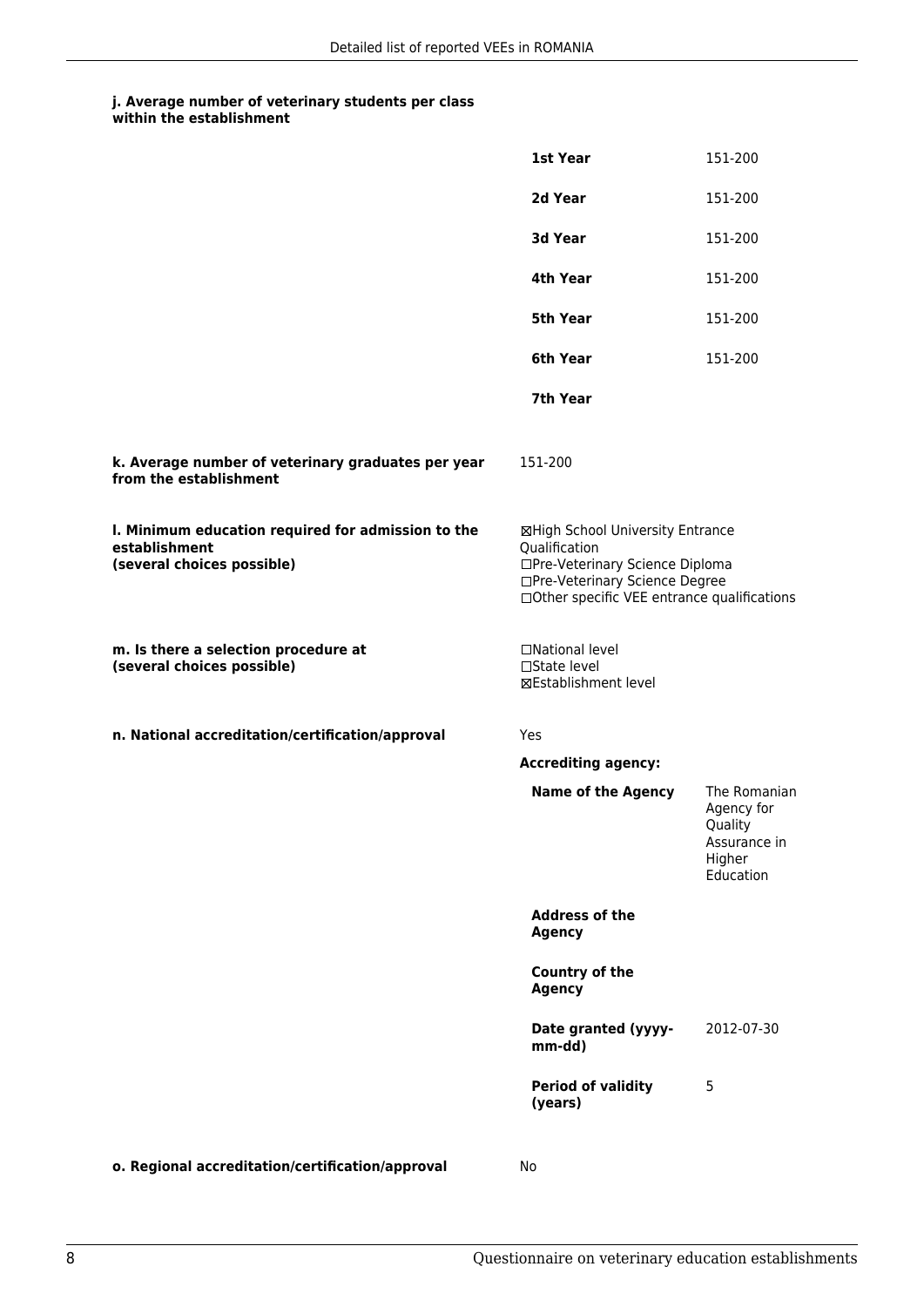**p. Any form of other international accreditation/certification/approval?**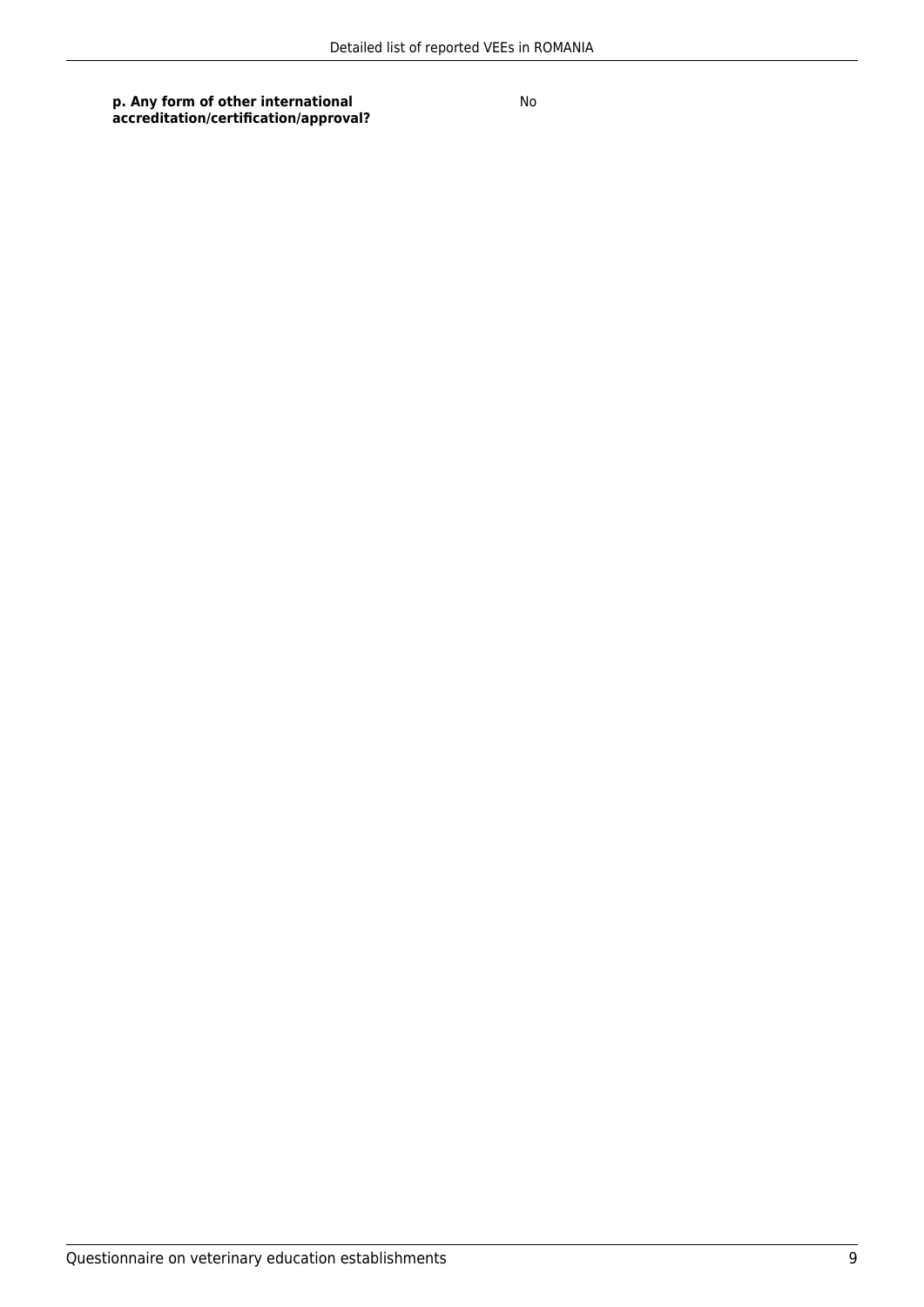# **Faculty of Veterinary Medicine, Bucharest**

### **Last modified on: 2015-01-26 10:31:11**

| a. Name of VEE                                                | Faculty of Veterinary Medicine, Bucharest                                                                 |
|---------------------------------------------------------------|-----------------------------------------------------------------------------------------------------------|
| b. Hosting Academic Institution<br>(when relevant)            | Spiru Haret University - Bucharest                                                                        |
| c. Address of VEE<br>(street/city/state)                      | Bd. Energeticienilor, no.9-11, sector 3,<br><b>Bucharest</b>                                              |
| d. Country of VEE                                             | <b>ROMANIA</b>                                                                                            |
| e. Web-site (URL)                                             | www.spiruharet.ro                                                                                         |
| f. Institution type                                           | private                                                                                                   |
| g. Year of creation                                           | 1991                                                                                                      |
| h. Veterinary degree(s) granted<br>(several choices possible) | □Specific Veterinary Diploma<br><b>⊠Bachelor</b><br>⊠Master<br>⊠Doctor<br>DPhD<br>□Other (please explain) |

**i. Number of years of veterinary education required for VSB (or equivalent) registration**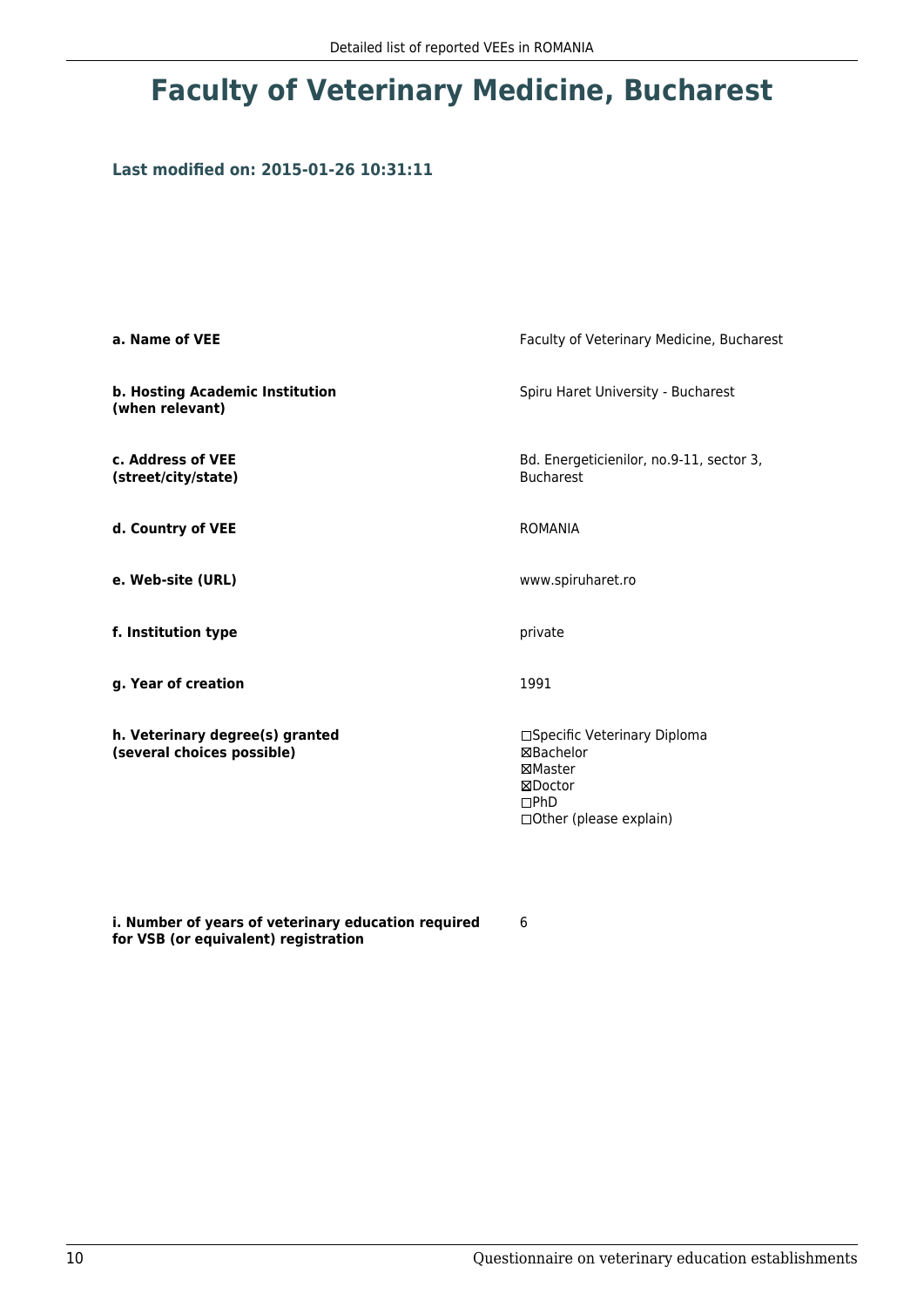|                                                                                                   | 1st Year                                                                                                                                                              | $0 - 50$                                                                     |
|---------------------------------------------------------------------------------------------------|-----------------------------------------------------------------------------------------------------------------------------------------------------------------------|------------------------------------------------------------------------------|
|                                                                                                   | 2d Year                                                                                                                                                               | $0 - 50$                                                                     |
|                                                                                                   | 3d Year                                                                                                                                                               | $0 - 50$                                                                     |
|                                                                                                   | 4th Year                                                                                                                                                              | $0 - 50$                                                                     |
|                                                                                                   | 5th Year                                                                                                                                                              | $0 - 50$                                                                     |
|                                                                                                   | 6th Year                                                                                                                                                              | $0 - 50$                                                                     |
|                                                                                                   | 7th Year                                                                                                                                                              |                                                                              |
| k. Average number of veterinary graduates per year<br>from the establishment                      | $0 - 50$                                                                                                                                                              |                                                                              |
| I. Minimum education required for admission to the<br>establishment<br>(several choices possible) | ⊠High School University Entrance<br>Qualification<br>□Pre-Veterinary Science Diploma<br>□Pre-Veterinary Science Degree<br>□Other specific VEE entrance qualifications |                                                                              |
| m. Is there a selection procedure at<br>(several choices possible)                                | □National level<br>□State level<br>⊠Establishment level                                                                                                               |                                                                              |
| n. National accreditation/certification/approval                                                  | Yes                                                                                                                                                                   |                                                                              |
|                                                                                                   | <b>Accrediting agency:</b>                                                                                                                                            |                                                                              |
|                                                                                                   | <b>Name of the Agency</b>                                                                                                                                             | The Romanian<br>Agency for<br>Quality<br>Assurance in<br>Higher<br>Education |
|                                                                                                   | <b>Address of the</b><br><b>Agency</b>                                                                                                                                | Spiru Haret,<br>no.12,<br>010176,<br><b>Bucharest</b>                        |
|                                                                                                   | <b>Country of the</b><br><b>Agency</b>                                                                                                                                | Romanian                                                                     |
|                                                                                                   | Date granted (yyyy-<br>mm-dd)                                                                                                                                         | 2012-07-30                                                                   |
|                                                                                                   | <b>Period of validity</b><br>(years)                                                                                                                                  | 5                                                                            |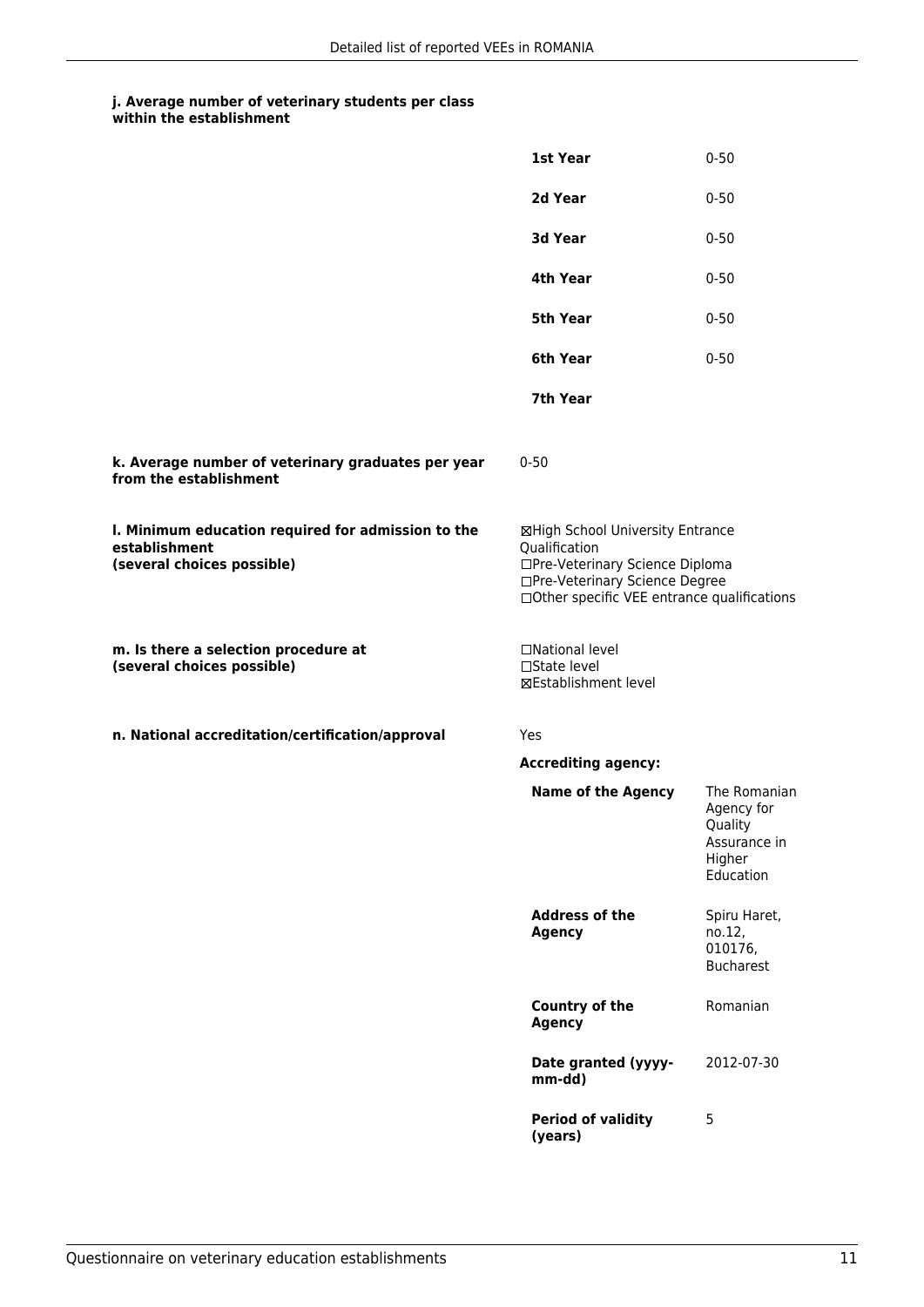**o. Regional accreditation/certification/approval** No

**p. Any form of other international accreditation/certification/approval?**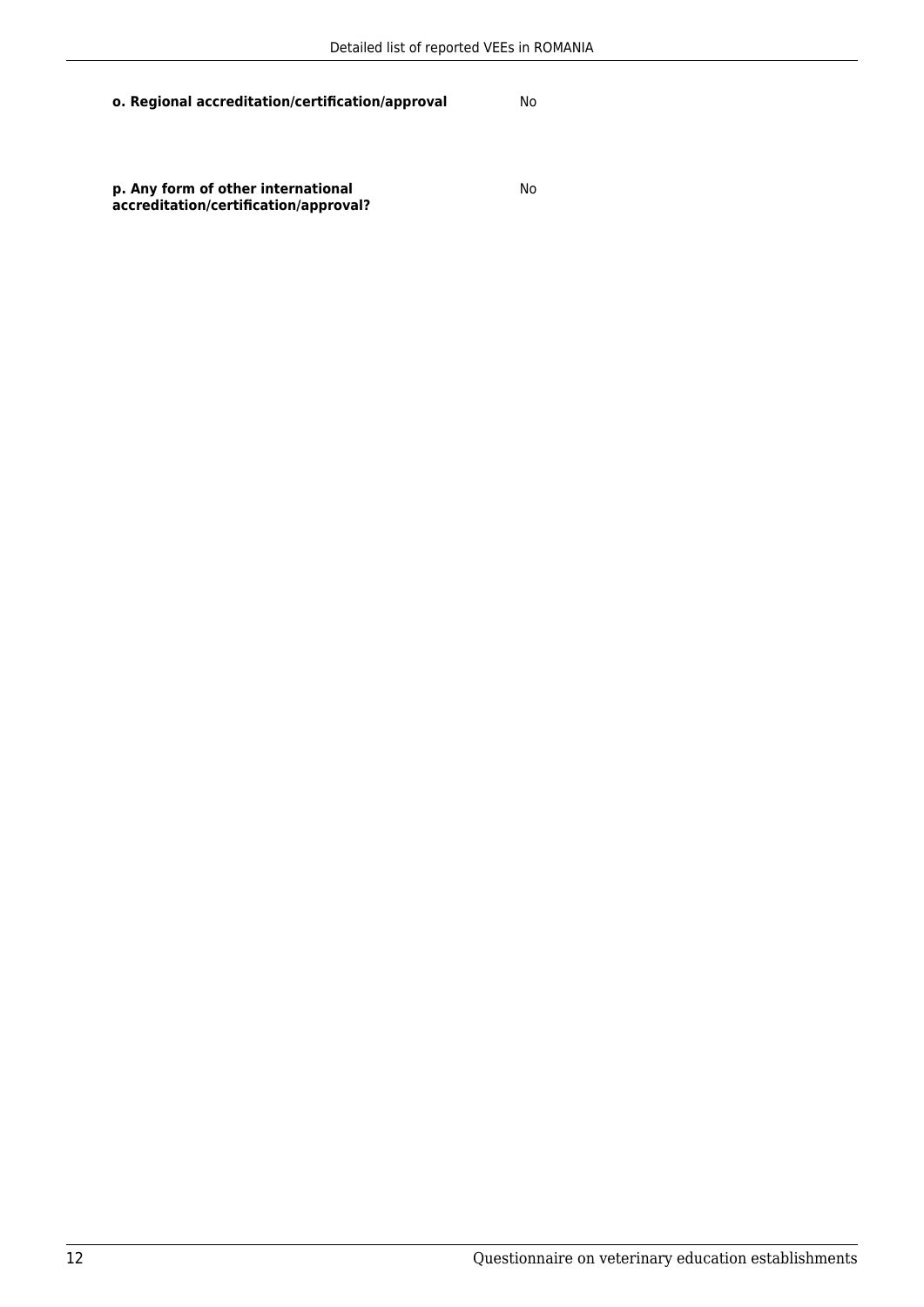# **Faculty of Veterinary Medicine, Timișoara**

### **Last modified on: 2015-01-22 13:37:09**

| a. Name of VEE                                                | Faculty of Veterinary Medicine, Timișoara                                                                                  |
|---------------------------------------------------------------|----------------------------------------------------------------------------------------------------------------------------|
| b. Hosting Academic Institution<br>(when relevant)            | Banat's University of Agricultural Sciences and<br>Veterinary Medicine "King Michael the 1st of<br>Romania" from Timișoara |
| c. Address of VEE<br>(street/city/state)                      | 300645 - Timișoara, 119 Calea Aradului                                                                                     |
| d. Country of VEE                                             | <b>ROMANIA</b>                                                                                                             |
| e. Web-site (URL)                                             | http://www.usab-tm.ro/index.php?lb=ro&fac=5                                                                                |
| f. Institution type                                           | public                                                                                                                     |
| g. Year of creation                                           | 1962                                                                                                                       |
| h. Veterinary degree(s) granted<br>(several choices possible) | □Specific Veterinary Diploma<br>□Bachelor<br>$\Box$ Master<br>⊠Doctor<br>⊠PhD<br>□ Other (please explain)                  |

**i. Number of years of veterinary education required for VSB (or equivalent) registration**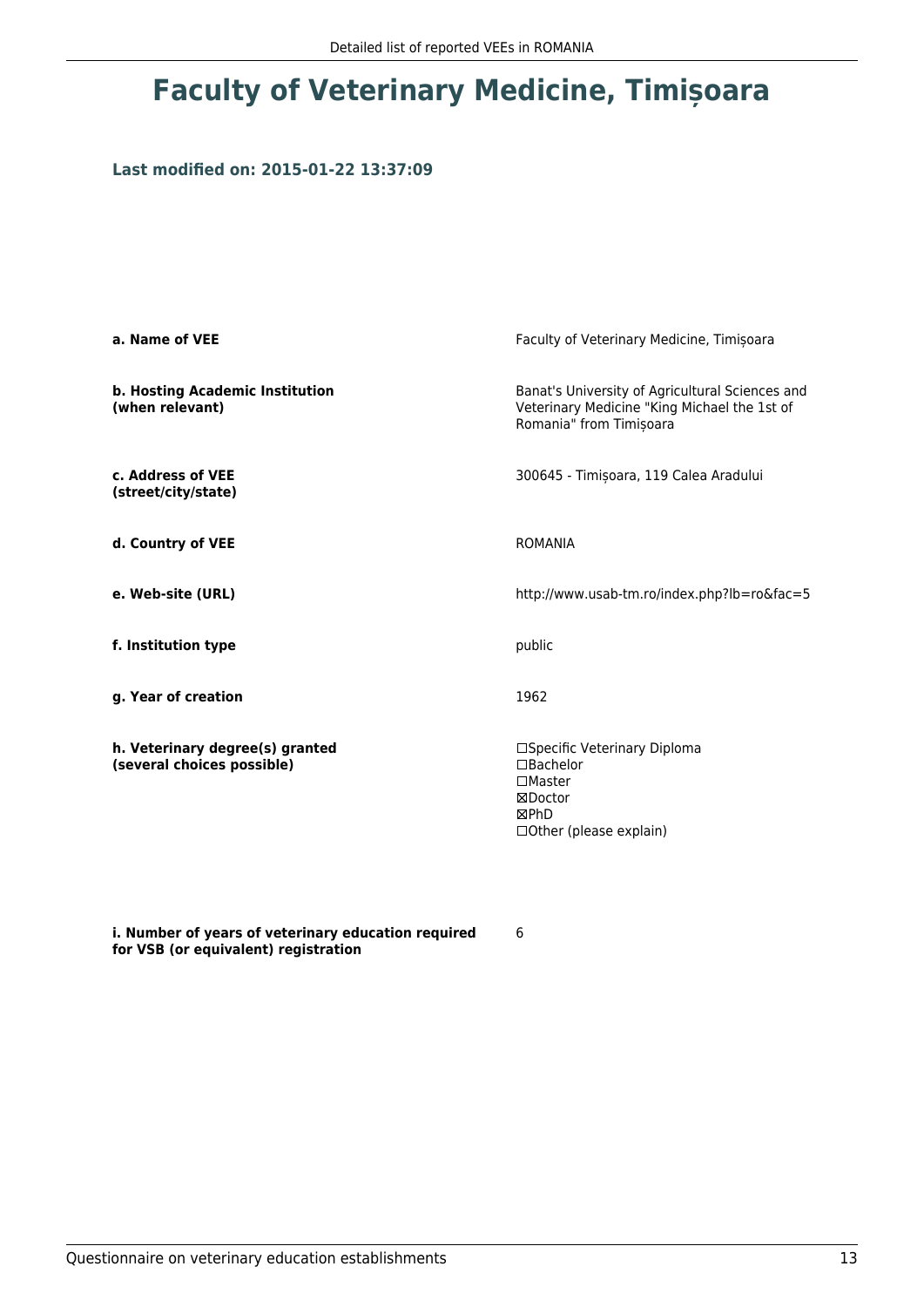| within the establishment |
|--------------------------|
|                          |

|                                                                                                   | 1st Year                                                                                                                                                              | 151-200                                                                      |
|---------------------------------------------------------------------------------------------------|-----------------------------------------------------------------------------------------------------------------------------------------------------------------------|------------------------------------------------------------------------------|
|                                                                                                   | 2d Year                                                                                                                                                               | 101-150                                                                      |
|                                                                                                   | 3d Year                                                                                                                                                               | 101-150                                                                      |
|                                                                                                   | 4th Year                                                                                                                                                              | 101-150                                                                      |
|                                                                                                   | 5th Year                                                                                                                                                              | 51-100                                                                       |
|                                                                                                   | 6th Year                                                                                                                                                              | 51-100                                                                       |
|                                                                                                   | 7th Year                                                                                                                                                              |                                                                              |
| k. Average number of veterinary graduates per year<br>from the establishment                      | 51-100                                                                                                                                                                |                                                                              |
| I. Minimum education required for admission to the<br>establishment<br>(several choices possible) | ⊠High School University Entrance<br>Qualification<br>□Pre-Veterinary Science Diploma<br>□Pre-Veterinary Science Degree<br>□Other specific VEE entrance qualifications |                                                                              |
| m. Is there a selection procedure at<br>(several choices possible)                                | □National level<br>$\Box$ State level<br>⊠Establishment level                                                                                                         |                                                                              |
| n. National accreditation/certification/approval                                                  | Yes                                                                                                                                                                   |                                                                              |
|                                                                                                   | <b>Accrediting agency:</b>                                                                                                                                            |                                                                              |
|                                                                                                   | <b>Name of the Agency</b>                                                                                                                                             | The Romanian<br>Agency for<br>Quality<br>Assurance in<br>Higher<br>Education |
|                                                                                                   | <b>Address of the</b><br><b>Agency</b>                                                                                                                                | Str. Spiru<br>Haret no. 12,<br>$010176 -$<br><b>Bucharest</b>                |
|                                                                                                   | <b>Country of the</b><br><b>Agency</b>                                                                                                                                | Romania                                                                      |
|                                                                                                   | Date granted (yyyy-<br>mm-dd)                                                                                                                                         | 2009-12-17                                                                   |
|                                                                                                   | <b>Period of validity</b><br>(years)                                                                                                                                  | 5                                                                            |